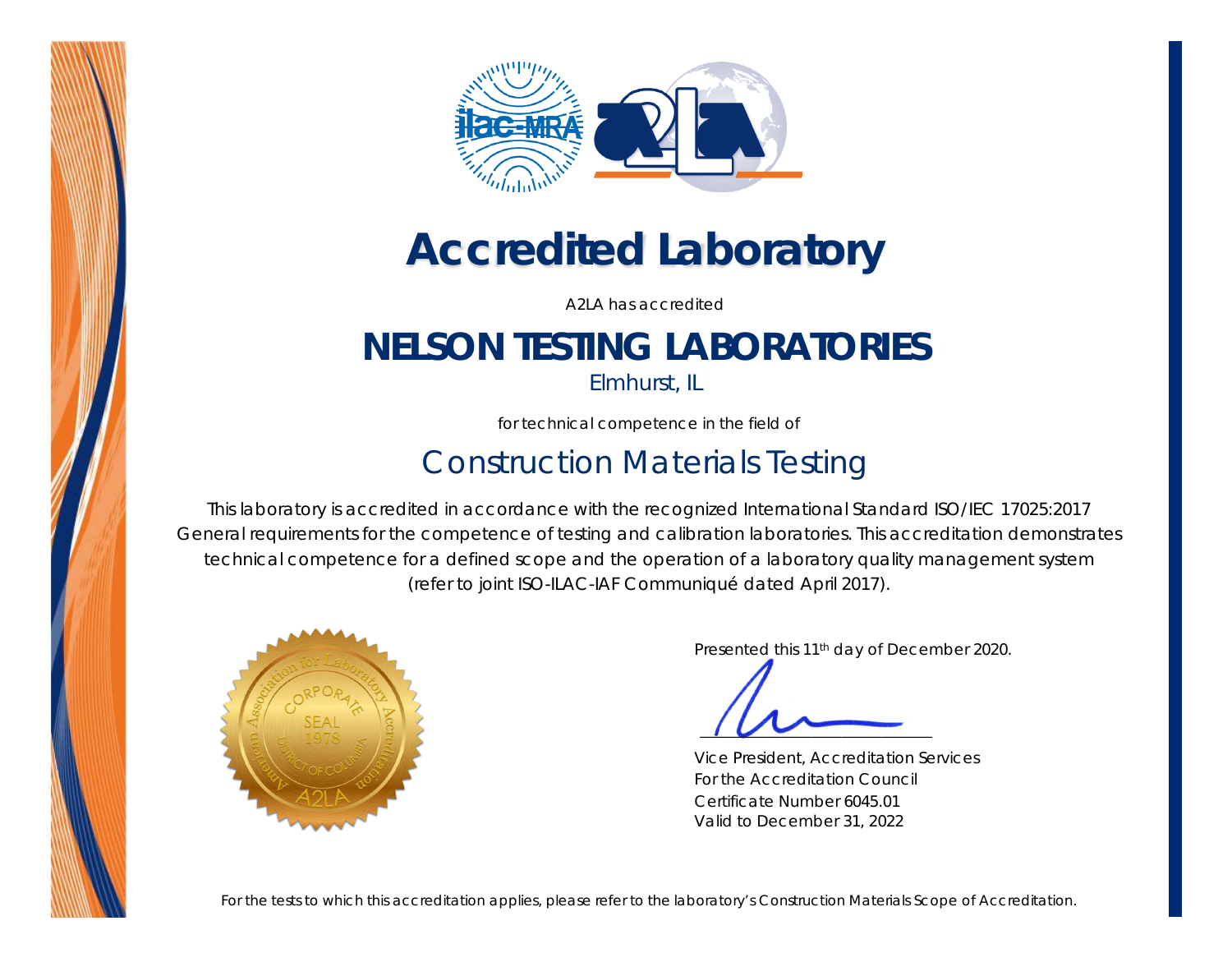

#### SCOPE OF ACCREDITATION TO ISO/IEC 17025:2017

#### NELSON TESTING LABORATORIES 717 N. Industrial Drive Elmhurst, IL 60126 Mark Nelson Phone: 630-501-0230

Valid To: December 31, 2022 Certificate Number: 6045.01

In recognition of the successful completion of the A2LA evaluation process, accreditation is granted to this laboratory for:

#### CONSTRUCTION MATERIALS ENGINEERING

ASTM: C1093 (Standard Practice for Accreditation of Testing Agencies for Masonry); E329 (Standard Specification for Agencies Engaged in Construction Inspection, Testing, or Special Inspection);

AASHTO: R18 (Practice for Establishing and Implementing a Quality Management System for Construction Materials Testing Laboratories)

| <b>Test Method:</b>       | <b>Test Description:</b>                                   |
|---------------------------|------------------------------------------------------------|
| <b>Brick</b>              |                                                            |
| ASTM C216*                | Facing Brick (Solid Masonry Units made from Clay or Shale) |
| <b>ASTM C67 (Sections</b> | Sampling and Testing Brick and Structural Clay Tile        |
| 6,7,8,9,10,11)            |                                                            |
|                           |                                                            |
| <b>Dimension stone</b>    |                                                            |
| <b>ASTM C97</b>           | Absorption and Bulk Specific Gravity of Dimension Stone    |
| <b>ASTM C99</b>           | Modulus of Rupture of Dimension Stone                      |
| ASTM C170/C170M           | <b>Compressive Strength of Dimension Stone</b>             |
| <b>ASTM C880</b>          | <b>Flexural Strength of Dimension Stone</b>                |
|                           |                                                            |
| <b>Masonry Mortars</b>    |                                                            |
| ASTM C270*                | Mortar for Unit Masonry                                    |
| ASTM C387*                | Packaged, Dry, Combined Materials for Mortar and Concrete  |
| <b>ASTM C1329*</b>        | <b>Mortar Cement</b>                                       |
| ASTM C1072                | Measurement of Masonry Flexural Bond Strength              |
| ASTM C1314                | <b>Compressive Strength of Masonry Prisms</b>              |
| ASTM C1714                | Preblended Dry Mortar Mix for Unit Masonry                 |
|                           |                                                            |
| <b>Masonry Grouts</b>     |                                                            |
| ASTM C476*                | <b>Grout for Masonry</b>                                   |
| ASTM C1019                | Sampling and Testing Grout                                 |

#### CONSTRUCTION MATERIALS TESTING

(A2LA Cert. No. 6045.01) 12/11/2020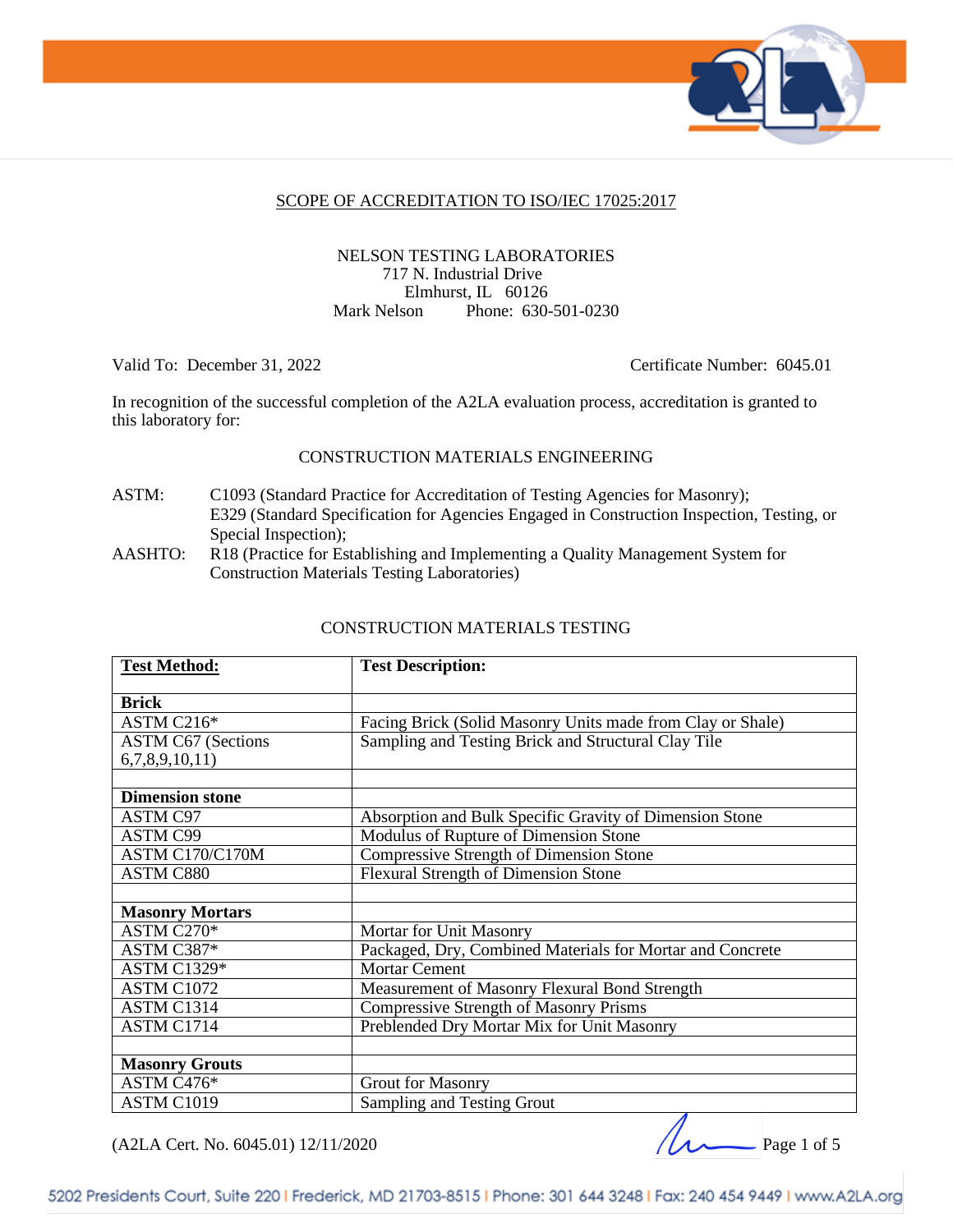| Lime                               |                                                                         |
|------------------------------------|-------------------------------------------------------------------------|
| ASTM C206*                         | Finishing Hydrated Lime                                                 |
| ASTM C207*                         | <b>Hydrated Lime for Masonry Purposes</b>                               |
| <b>ASTM C110</b>                   | Physical Testing of Quicklime, Hydrated Lime and Limestone              |
| ASTM C151                          | Autoclave Expansion of Hydraulic Cement                                 |
|                                    |                                                                         |
| <b>Water Penetration Wall</b>      |                                                                         |
| <b>Testing</b>                     |                                                                         |
| ASTM E514                          | Water Penetration and Leakage Through Masonry                           |
|                                    |                                                                         |
| <b>Cementitious Grouts</b>         |                                                                         |
| ASTM C1107*                        | Packaged Dry, Hydraulic-Cement Grout (Nonshrink)                        |
| <b>ASTM C827</b>                   | Change in Height at Early Ages of Cylindrical Specimens of              |
|                                    | <b>Cementitious Mixtures</b>                                            |
| ASTM C939                          | Flow of Grout for Preplaced-Aggregate Concrete (Flow Cone Method)       |
| ASTM C1090                         | Measuring Changes in Height of Cylindrical Specimens of Hyrdaulic-      |
|                                    | <b>Cement Grout</b>                                                     |
|                                    |                                                                         |
| <b>Cementitious Repair Mortars</b> |                                                                         |
| ASTM C928*                         | Packaged, Dry, Rapid-Hardening Cementitious Materials for Concrete      |
|                                    | Repairs                                                                 |
| ASTM C39                           | Compressive Strength of Cylindrical Concrete Specimens                  |
| <b>ASTM C109</b>                   | Compressive Strength of Hydraulic Cement Mortars (Using 2-in. or        |
|                                    | [50-mm] Cube Specimens)                                                 |
| ASTM C157                          | Length Change of Hardened Hydraulic-Cement Mortar and Concrete          |
| ASTM C191                          | Time of Setting of Hydraulic Cement by Vicat Needle                     |
| ASTM C267                          | Chemical Resistance of Mortars, Grouts, and Monolithic Surfacings       |
|                                    | and Polymer Concretes                                                   |
| ASTM C348                          | Flexural Strength of Hydraulic-Cement Mortars                           |
| ASTM C469                          | Static Modulus of Elasticity and Poisson's Ratio of Concrete in         |
|                                    | Compression                                                             |
| ASTM C496                          | Splitting Tensile Strength of Cylindrical Concrete Specimens            |
| ASTM C666                          | Resistance of Concrete to Rapid Freezing and Thawing                    |
| <b>ASTM C882</b>                   | Bond Strength of Epoxy-Resin Systems Used With Concrete By Slant        |
|                                    | Shear                                                                   |
| ASTM C1202                         | Electrical Indication of Concrete's Ability to Resist Chloride Ion      |
|                                    | Penetration                                                             |
| ASTM C1581                         | Determining Age at Cracking and Induced Tensile Stress                  |
|                                    | Characteristics of Mortar and Concrete under Restrained Shrinkage       |
| ASTM C1583                         | Tensile Strength of Concrete Surfaces and the Bond Strength or          |
|                                    | Tensile Strength of Concrete Repair and Overlay Materials by Direct     |
|                                    | Tension (Pull-off Method)                                               |
| AASHTO T358                        | Surface Resistivity Indication of Concrete's Ability to Resist Chloride |
|                                    | <b>Ion Penetration</b>                                                  |
|                                    |                                                                         |
| <b>Concrete Admixtures</b>         |                                                                         |
| ASTM C260*                         | Air-Entraining Admixtures for Concrete                                  |
| ASTM C494*                         | <b>Chemical Admixtures for Concrete</b>                                 |
|                                    |                                                                         |
| <b>Concrete Sealers</b>            |                                                                         |
| <b>AASHTO T259</b>                 | Resistance of Concrete to Chloride Ion Penetration                      |
| AASHTO T260                        | Sampling and Testing for Chloride Ion in Concrete and Concrete Raw      |
|                                    | Materials                                                               |

(A2LA Cert. No. 6045.01) 12/11/2020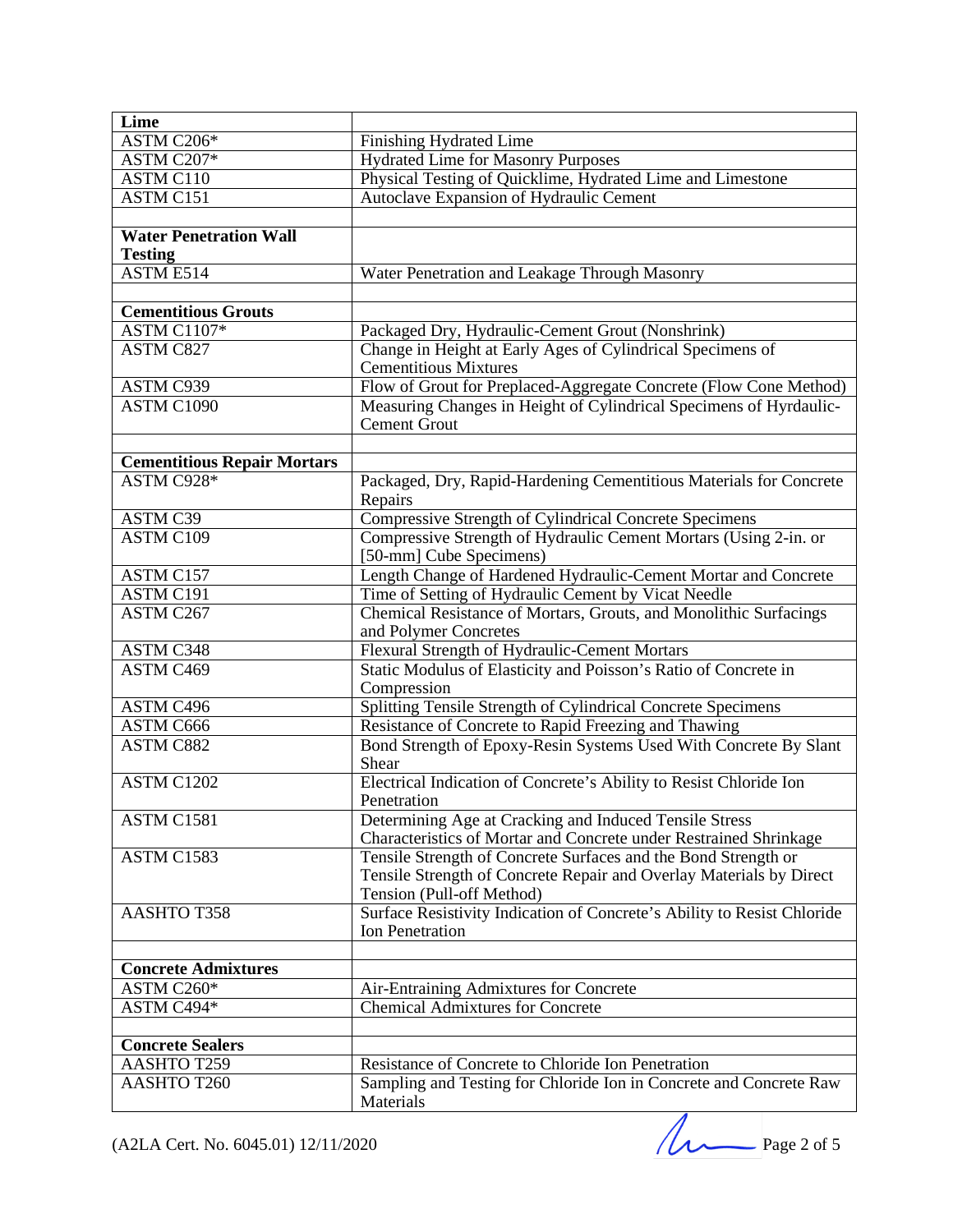| <b>Concrete Sealers (cont.)</b> |                                                                                                             |
|---------------------------------|-------------------------------------------------------------------------------------------------------------|
| ASTM C672                       | Scaling Resistance of Concrete Surfaces Exposed to Deicing                                                  |
|                                 | Chemicals<br>Acid-Soluble Chloride in Mortar and Concrete                                                   |
| ASTM C1152                      |                                                                                                             |
| ASTM C1218<br>ASTM C1543        | Water-Soluble Chloride in Mortar and Concrete                                                               |
|                                 | Penetration of Chloride Ion into Concrete by Ponding                                                        |
| ASTM C1585                      | Rate of Absorption of Water by Hydraulic-Cement Concretes                                                   |
| ASTM D6490                      | Water Vapor Transmission of NonFilm Forming Treatment Used on<br><b>Cementitious Panels</b>                 |
| ASTM E96                        | <b>Water Vapor Transmission of Materials</b>                                                                |
| <b>Curing Compounds</b>         |                                                                                                             |
| ASTM C309*                      | Liquid Membrane-Forming Compounds for Curing Concrete                                                       |
| <b>ASTM C1315*</b>              | Liquid Membrane-Forming Compounds Having Special Properties for                                             |
|                                 | Curing and Sealing Concrete                                                                                 |
| ASTM C156                       | Water Loss [from a Mortar Specimen] Through Liquid Membrane-                                                |
|                                 | Forming Curing Compounds for Concrete                                                                       |
| ASTM C309                       | Liquid Membrane-Forming Compounds for Curing Concrete                                                       |
| ASTM D1309                      | Settling Properties of Traffic Paints During Storage                                                        |
| ASTM D2369                      | <b>Volatile Content of Coatings</b>                                                                         |
|                                 |                                                                                                             |
| <b>Epoxy Grouts</b>             |                                                                                                             |
| <b>ASTM C307</b>                | Tensile Strength of Chemical-Resistant Mortar, Grouts, and                                                  |
|                                 | <b>Monolithic Surfacings</b>                                                                                |
| ASTM C531                       | Linear Shrinkage and Coefficient of Thermal Expansion of Chemical-                                          |
|                                 | Resistant Mortars, Grouts, Monolithic Surfacings, and Polymer                                               |
|                                 | Concretes                                                                                                   |
| ASTM C579                       | Compressive Strength of Chemical-Resistant Mortars, Grouts,<br>Monolithic Surfacings, and Polymer Concretes |
| ASTM C580                       | Flexural Strength and Modulus of Elasticity of Chemical-Resistant                                           |
|                                 | Mortars, Grouts, Monolithic Surfacings, and Polymer Concretes                                               |
| ASTM C884                       | Thermal Compatibility Between Concrete and an Epoxy-Resin<br>Overlay                                        |
| ASTM C1181                      | Compressive Creep of Chemical-Resistant Polymer Machinery Grouts                                            |
|                                 |                                                                                                             |
| <b>Epoxies</b>                  |                                                                                                             |
| ASTM C881 (11,12)*              | Epoxy-Resin-Base Bonding Systems for Concrete                                                               |
| <b>ASTM C882</b>                | Bond Strength of Epoxy-Resin Systems Used with Concrete By Slant<br>Shear                                   |
| ASTM D570                       | Water Absorption of Plastics                                                                                |
| ASTM D638                       | <b>Tensile Properties of Plastics</b>                                                                       |
| <b>ASTM D648</b>                | Deflection Temperature of Plastics Under Flexural Load in the                                               |
|                                 | <b>Edgewise Position</b>                                                                                    |
| ASTM D695                       | <b>Compressive Properties of Rigid Plastics</b>                                                             |
| ASTM D2196                      | Rheological Properties of Non-Newtonian Materials by Rotational                                             |
|                                 | Viscometer                                                                                                  |
| ASTM D2240                      | Rubber Property-Durometer Hardness                                                                          |
| ASTM D4060                      | Abrasion Resistance of Organic Coatings by the Taber Abraser                                                |
|                                 |                                                                                                             |
| <b>Exterior Coatings</b>        |                                                                                                             |
| <b>ASTM D412</b>                | Vulcanized Rubber and Thermoplastic Elastomers - Tension                                                    |
| <b>ASTM D968</b>                | Abrasion Resistance of Organic Coatings by Falling Abrasive                                                 |
| ASTM D1653                      | Water Vapor Transmission of Organic Coating Films                                                           |

(A2LA Cert. No. 6045.01) 12/11/2020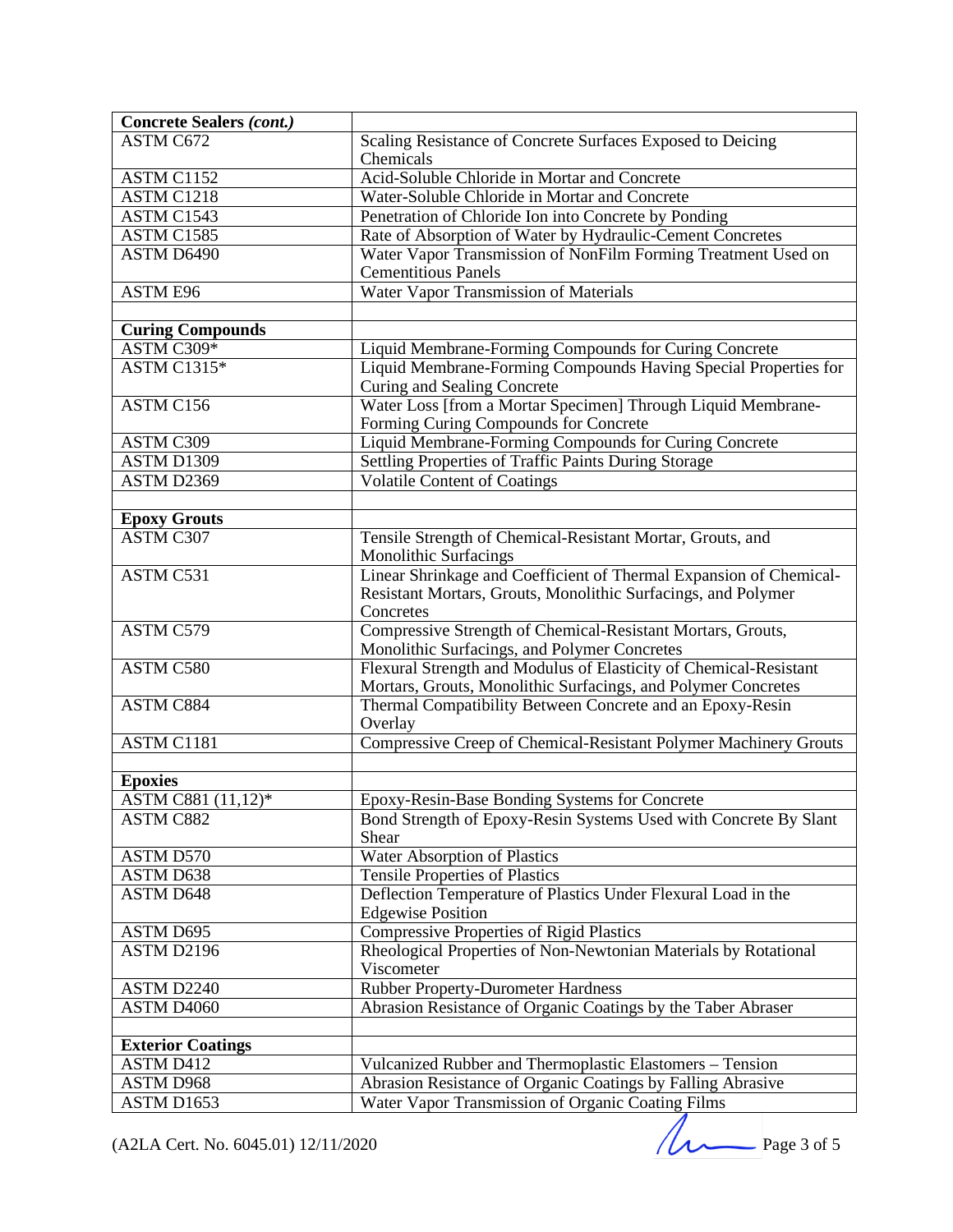| <b>Exterior Coatings (cont.)</b>             |                                                                                                                      |
|----------------------------------------------|----------------------------------------------------------------------------------------------------------------------|
| ASTM D2697                                   | Volume Nonvolatile Matter in Clear or Pigmented Coatings                                                             |
| ASTM D4541                                   | Pull-Off Strength of Coatings Using Portable Adhesion Testers                                                        |
| ASTM D6532                                   | Evaluation of the Effect of Clear Water Repellent Treatments on                                                      |
|                                              | Water Absorption of Hydraulic Cement Mortar Specimens                                                                |
| ASTM D6578                                   | Determination of Graffiti Resistance                                                                                 |
| ASTM D6904                                   | Resistance to Wind-Driven Rain for Exterior Coatings Applied on                                                      |
|                                              | Masonry                                                                                                              |
| ASTM D7234                                   | Pull-Off Adhesion Strength of Coatings on Concrete Using Portable                                                    |
|                                              | <b>Pull-Off Adhesion Testers</b>                                                                                     |
| ASTM G154                                    | Operating Fluorescent Ultraviolet (UV) Lamp Apparatus for Exposure                                                   |
|                                              | of Nonmetallic Materials                                                                                             |
| ASTM G155                                    | Operating Xeon Arc Light Apparatus for Exposure of Non-Metallic                                                      |
|                                              | Materials                                                                                                            |
|                                              |                                                                                                                      |
| <b>Joint Sealants</b>                        |                                                                                                                      |
| ASTM C920*                                   | Standard Specification for Elastomeric Joint Sealants                                                                |
| ASTM C1184*                                  | <b>Structural Silicone Sealants</b>                                                                                  |
| ASTM C510                                    | Staining and Color Change of Single- or Multicomponent Joint<br>Sealants                                             |
| ASTM C603                                    | Extrusion Rate and Application Life of Elastomeric Sealants                                                          |
| ASTM C639                                    | Rheological (Flow) Properties of Elastomeric Sealants                                                                |
| ASTM C661                                    | Indentation Hardness of Elastomeric-Type Sealants by Means of a                                                      |
|                                              | Durometer                                                                                                            |
| ASTM C679                                    | Tack-Free Time of Elastomeric Sealants                                                                               |
| ASTM C719                                    | Adhesion and Cohesion of Elastomeric Joint Sealants Under Cyclic                                                     |
|                                              | Movement (Hockman Cycle)                                                                                             |
| ASTM C792                                    | Effects of Heat Aging on Weight Loss, Cracking, and Chalking of                                                      |
|                                              | <b>Elastomeric Sealants</b>                                                                                          |
| ASTM C793                                    | Effects of Laboratory Accelerated Weathering on Elastomeric Joint                                                    |
|                                              | Sealants                                                                                                             |
| ASTM C794                                    | Adhesion-in-Peel of Elastomeric Joint Sealants                                                                       |
| ASTM C1135                                   | Determining Tensile Adhesion Properties of Structural Sealants                                                       |
| ASTM C1183                                   | <b>Extrusion Rate of Elastomeric Sealants</b>                                                                        |
| ASTM C1246                                   | Effects of Heat Aging on Weight Loss, Cracking, and Chalking of                                                      |
|                                              | <b>Elastomeric Sealants After Cure</b>                                                                               |
| ASTM C1247                                   | Durability of Sealants Exposed to Continuous Immersion in Liquids                                                    |
| ASTM C1523                                   | Determining Modulus, Tear and Adhesion Properties of Precured                                                        |
|                                              | <b>Elastomeric Joint Sealants</b>                                                                                    |
|                                              |                                                                                                                      |
| <b>Waterproofing Materials</b><br>ASTM C836* |                                                                                                                      |
|                                              | High Solids Content, Cold Liquid-Applied Eleastomeric<br>Waterproofing Membrane for Use with Separate Wearing Course |
| ASTM C1305                                   | Crack Bridging Ability of Liquid-Applied Waterproofing Membrane                                                      |
| ASTM C1522                                   | Extensibility After Heat Aging of Cold Liquid-Applied Elastomeric                                                    |
|                                              | <b>Waterproofing Membranes</b>                                                                                       |
| ASTM D5385                                   | Hydrostatic Pressure Resistance of Waterproofing Membranes                                                           |
| ASTM D6511                                   | <b>Solvent Bearing Bituminous Compounds</b>                                                                          |
| CRD-C48                                      | Water Permeability of Concrete                                                                                       |
| <b>EN/DIN 1048</b>                           | <b>Testing of Hardened Concrete</b>                                                                                  |
|                                              |                                                                                                                      |